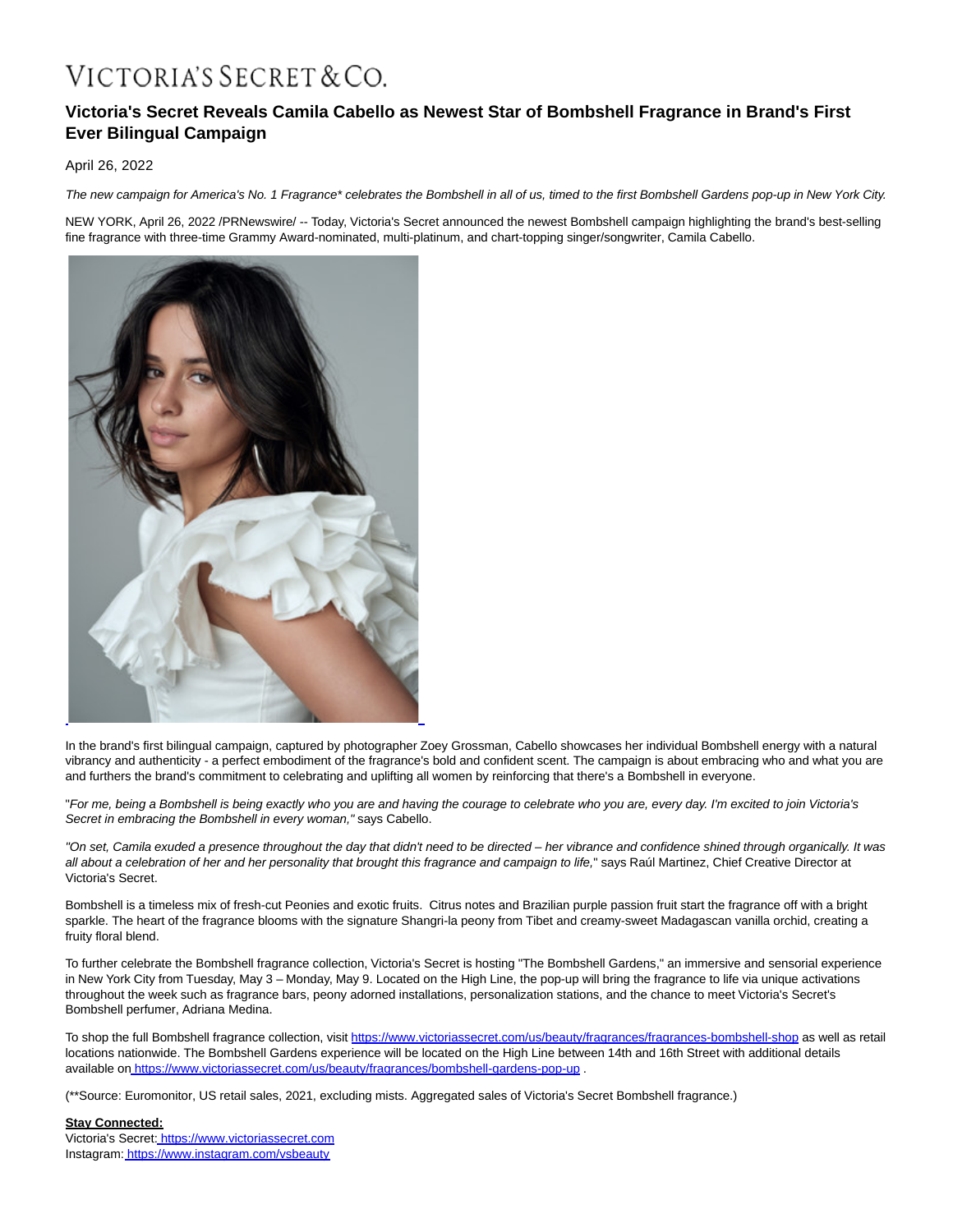Twitter: [https://twitter.com/VictoriasSecret](https://c212.net/c/link/?t=0&l=en&o=3515256-1&h=3211465145&u=https%3A%2F%2Fc212.net%2Fc%2Flink%2F%3Ft%3D0%26l%3Den%26o%3D3199375-1%26h%3D499886014%26u%3Dhttps%253A%252F%252Ftwitter.com%252FVictoriasSecret%26a%3Dhttps%253A%252F%252Ftwitter.com%252FVictoriasSecret&a=https%3A%2F%2Ftwitter.com%2FVictoriasSecret) Facebook: [https://www.facebook.com/victoriassecret](https://c212.net/c/link/?t=0&l=en&o=3515256-1&h=2019743056&u=https%3A%2F%2Fc212.net%2Fc%2Flink%2F%3Ft%3D0%26l%3Den%26o%3D3199375-1%26h%3D3743661670%26u%3Dhttps%253A%252F%252Fwww.facebook.com%252Fvictoriassecret%26a%3Dhttps%253A%252F%252Fwww.facebook.com%252Fvictoriassecret&a=https%3A%2F%2Fwww.facebook.com%2Fvictoriassecret) TikTok[: https://www.tiktok.com/@victoriassecret?lang=en](https://c212.net/c/link/?t=0&l=en&o=3515256-1&h=372370155&u=https%3A%2F%2Fwww.tiktok.com%2F%40victoriassecret%3Flang%3Den&a=https%3A%2F%2Fwww.tiktok.com%2F%40victoriassecret%3Flang%3Den)

### **About Victoria's Secret Beauty**

Victoria's Secret Beauty is America's #1 fragrance brand\* with iconic, award-winning scents like Bombshell, Tease, and Heavenly. With an ever-evolving collection of beauty essentials—including eau de parfums, mists, candles, and beyond—they empower all to discover and embrace  $\varepsilon$ routine that makes them feel their best. Victoria's Secret Beauty's fashion-forward accessories add a touch of elegance and flair to any outfit, from the latest handbags to the best cosmetic cases and more.

(\*\*Source: Euromonitor, US retail sales, 2021, excluding mists. Aggregated sales of Victoria's Secret Bombshell fragrance.)

#### **About Victoria's Secret:**

Victoria's Secret (NYSE: VSCO) is the world's largest intimates specialty retailer offering a wide assortment of modern, fashion-inspired collections including signature bras, panties, lingerie, casual sleepwear and athleisure, as well as award-winning prestige fragrances and body care. With nearly 1,400 retail stores worldwide and a predominately female workforce of more than 30,000, Victoria's Secret boasts the largest team of specialty trained bra fit experts worldwide. Victoria's Secret is committed to inspiring women around the world with products and experiences that uplift and champion them and their journey while creating lifelong relationships and advocating for positive change.

To learn more about Victoria's Secret, please visi[t VictoriasSecret.com.](http://victoriassecret.com/)